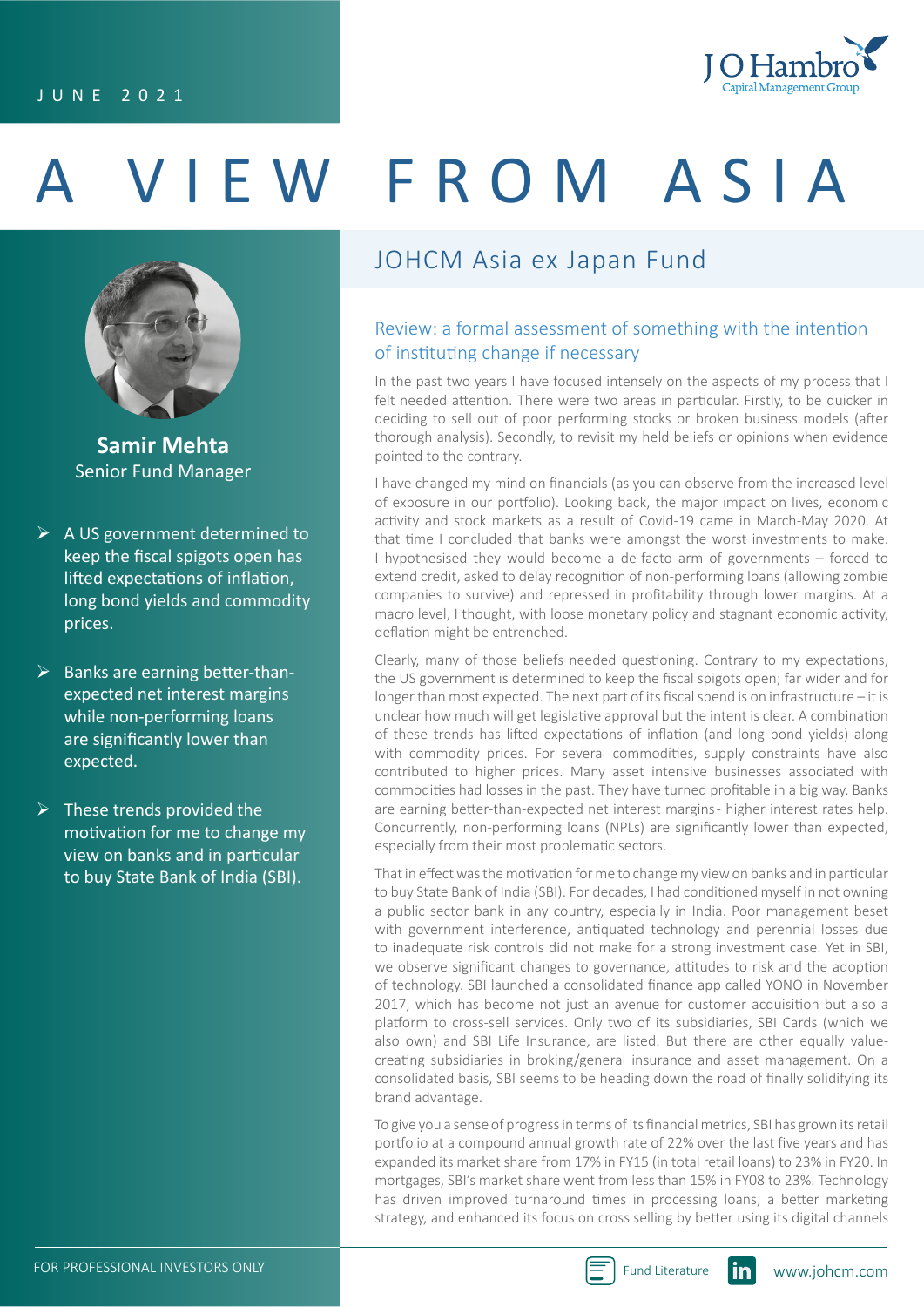

such as YONO. The retail business currently generates c.150bps of return on assets (ROAs), in my opinion. If growth continues at its current pace, SBI's consolidated ROAs could improve by up to 50bps in a couple of years. Higher retail assets lend earnings stability while demanding lower capital requirements.



**Finally a turn: State Bank of India ROA's** 

In almost every bank, what shareholders care about most is growth with measured risk. The past three decades are littered with established and upshot financial institutions who thought they had discovered a better mousetrap and grew loans with gay abandon. Many have ended up bankrupt or in the arms of the state. In India, the case of Yes Bank was similar. Dubious management practices, growth at any price, the desire to show an 'asset-light' growth model and conducive capital markets for Yes Bank made it look like a star. In 2018/2019, following the IL&FS crisis in India, Yes Bank finally met its demise. I wrote some time ago that in true bumbling bureaucratic manner, the government called upon SBI to rescue the depositors. This still remains the biggest risk for SBI – the arm of the state extending out to collect the detritus of other's mistakes. Despite all my misgivings expressed last year, the financial system in India is relatively more stable today, in part thanks to the vast amounts of liquidity floating in the world, better global demand and higher profitability. The probability of another large bank failing in India in the next three years seems low, but I remain alert to that possibility. The other risk is more alive - waivers of loans to farmers, poorer segments of society and SMEs. Whose money is it anyway? Politicians will resort to populist measures to appease voters, especially in India where Covid-19 and mismanagement have laid bare the vulnerabilities of the country's governance and infrastructure. I can only take solace in the fact that SBI management has learnt from the past – they are pushing into retail, mostly housing loans and using technology for risk controls better than in the past. Finally, it's the valuation. Not only is SBI still cheap relative to its own history, but if my expectations are right, SBI's absolute valuations should re-rate and close the gap versus some of its bigger private sector peers.



Source: Bloomberg.

Source: Goldman Sachs estimates / Bloomberg.